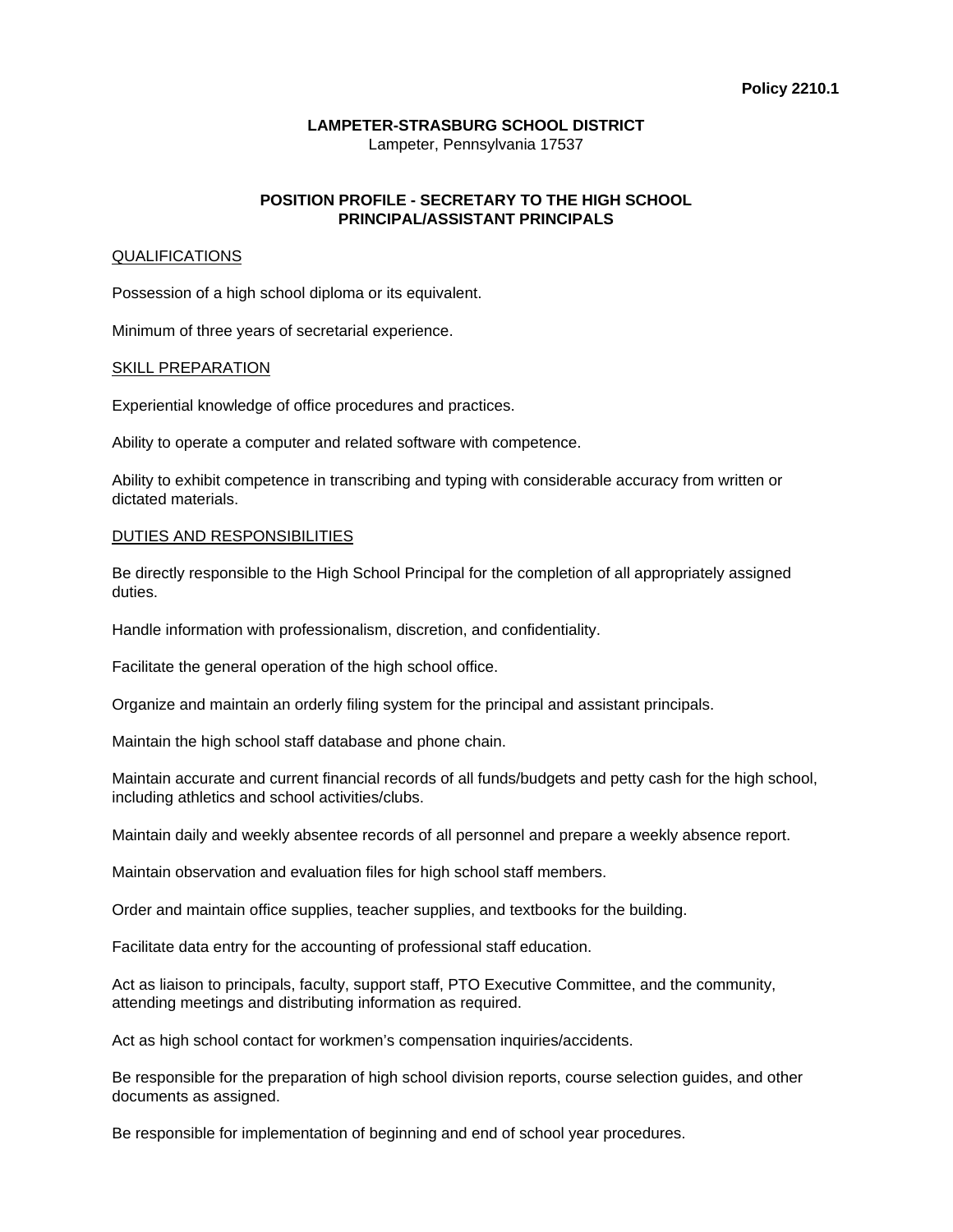Be responsible for the coordination of the Home Visitation Program.

Be responsible for the organization of correspondence and event communications/organization for the following events: Burrowes Scholars Ceremony, Parents' Night Programs, Honor Roll Announcements, Student of the Month Announcements, National Honor Society Ceremony, Awards Ceremony.

Be responsible for the coordination of Commencement communications, awards, and materials as required.

Be responsible to work in coordination with the Receptionist and the Attendance Secretary for the accurate and timely completion of all tasks.

Discharge all other assignments properly delegated by the High School Principal and Assistant Principals.

# **EVALUATION**

Evaluation will be conducted annually by the High School Principal in the areas of skill preparation, job performance, and interpersonal skills.